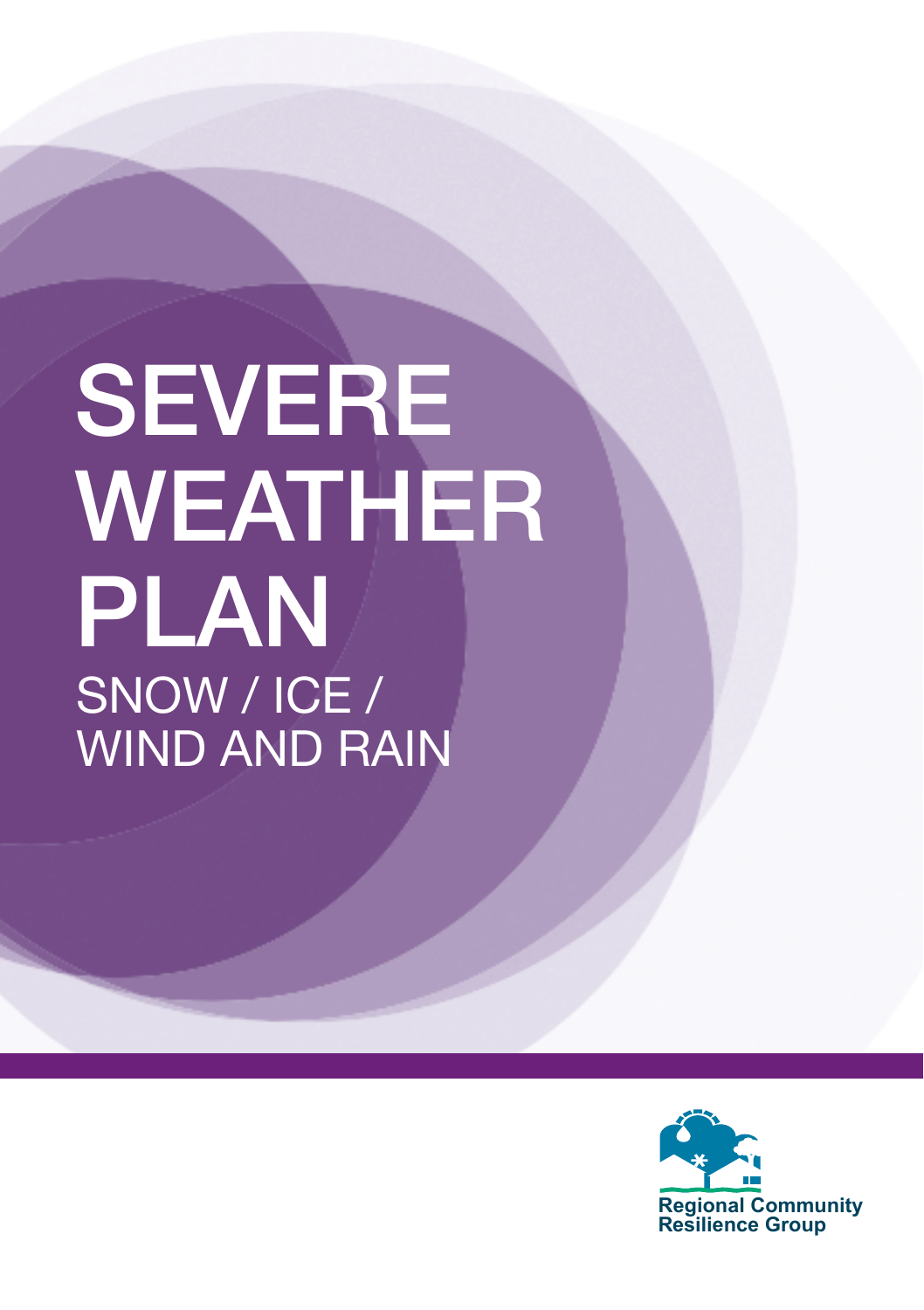**This is your Household Severe Weather Plan. It shows you some things which you can do before, during and after severe weather.**

By using this Household Severe Weather Plan it will:

- Help make you better prepared for severe weather.
- Help everyone to understand the roles of householders, the community and emergency responders.
- Leave you better informed of the dangers severe

weather poses to you and your community.

• Help you, your family and your community to, manage and recover from severe weather in your area.

### **Be Ready:**

### **YOU SHOULD ALSO HAVE THESE READY:**

- Household Emergency Life Saving Plan
- Household Emergency Life-saving Pack
- Community Emergency Plan
- Household Flood Plan

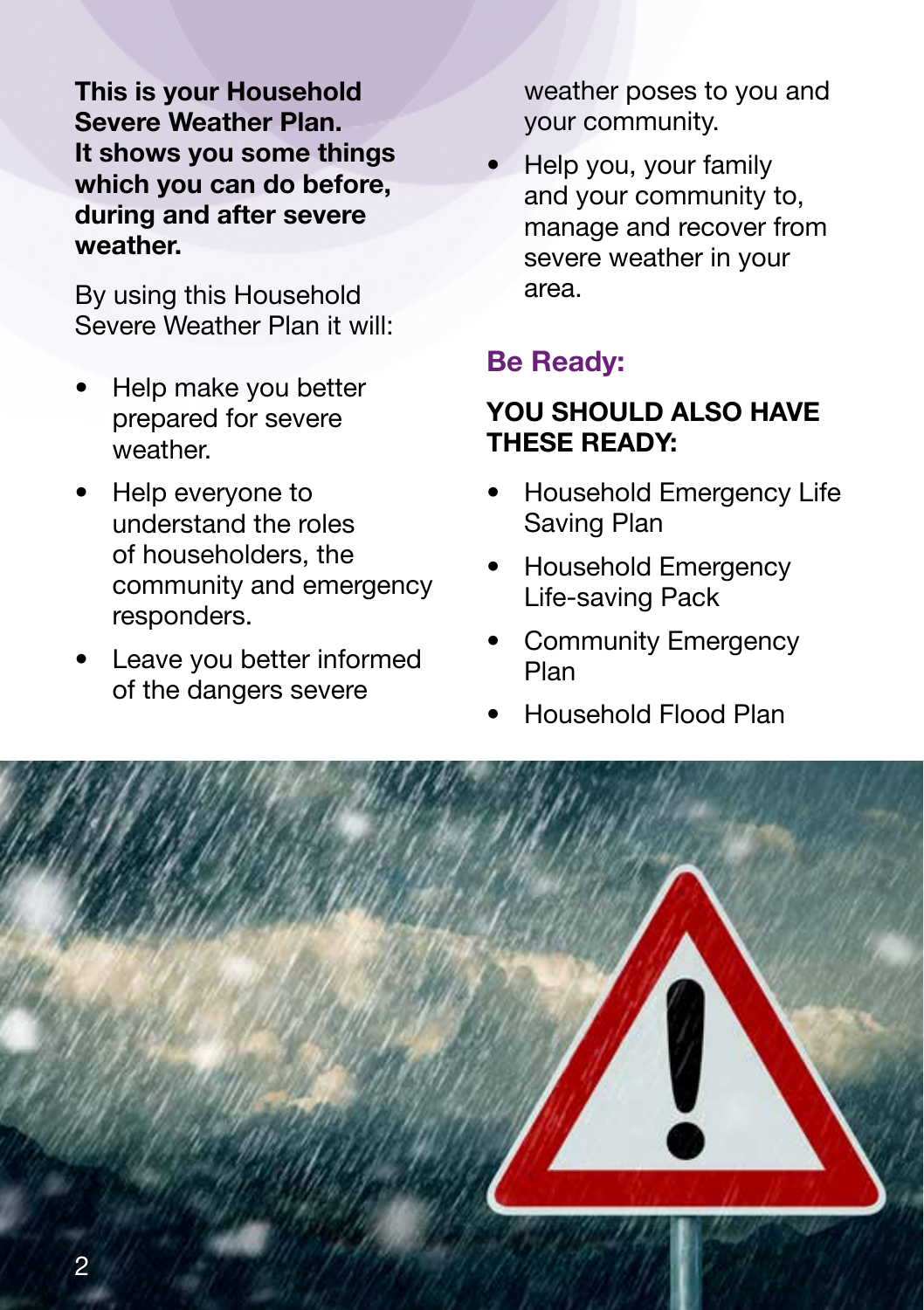# Be Ready: 1. Planning for Severe Weather

Severe weather has the ability to disrupt our daily lives, in all sorts of ways, like the loss of power and property damage. By knowing what to do to prepare, you will reduce the risks. It is important to be prepared as severe weather can happen very quickly. Here are some things you can do to prepare:

Weather conditions and warnings

- These can change quickly, so it is essential to keep up-to-date with the latest weather forecast and weather warnings from the Met Office.
- Know the **Met Office warnings**

The Met office issues Yellow, Amber and Red weather warnings. These are currently for Heavy Rain, Snow, Strong Winds, Fog and Ice. Dual warnings may also be issued for any combination e.g: Heavy rain and Strong winds or Snow and Ice.

#### **What The Colours Mean:**

### **Yellow:**

Severe weather is possible either today or over the next few days and could affect you. Yellow means that you should plan ahead thinking about possible travel delays, or the disruption of your day to day activities. The Met Office is monitoring the developing weather situation and Yellow means keep an eye on the latest forecast and be aware that the weather may change or worsen, leading to disruption of your plans.

#### **Amber:**

There is an **increased likelihood** of bad weather affecting you, which could potentially disrupt your plans and possibly cause travel delays, road and rail closures, interruption to power and the potential risk to life and property. Amber means you need to be prepared to change your plans and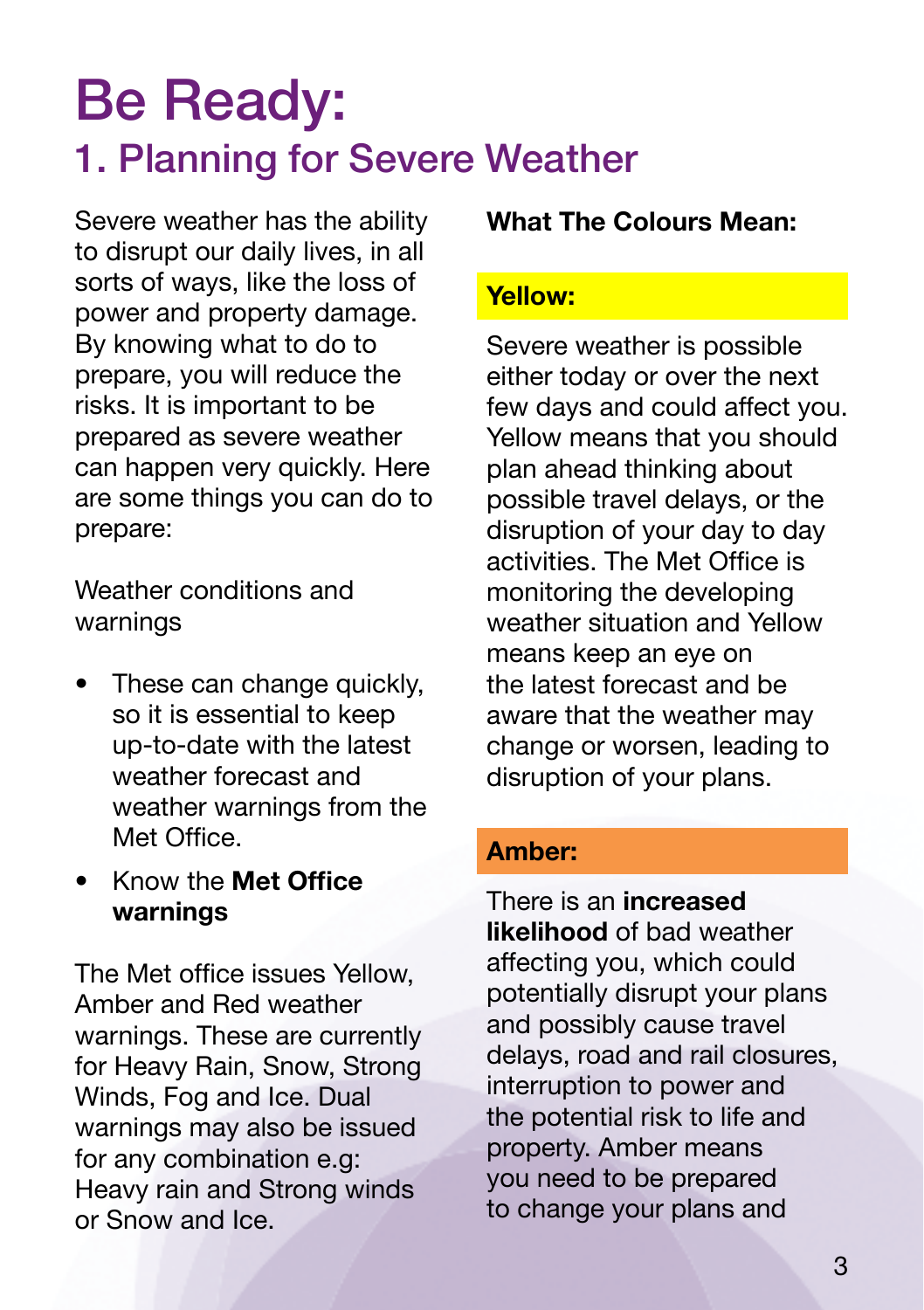protect you, your family and community from the impacts of the severe weather based on the forecast from the Met **Office** 

### **Red:**

Extreme weather is expected. Red means you should take action now to keep yourself and others safe from the impact of the weather. Widespread damage, travel and power disruption and risk to life is likely. You must avoid dangerous areas and follow the advice of the emergency services and local authorities.

### **Impacts for Rain**

www.metoffice.gov.uk/guide/ weather/severe-weatheradvice#Rain

### **Impacts for Wind**

www.metoffice.gov.uk/guide/ weather/severe-weatheradvice#Wind

### **Impacts for Snow**

www.metoffice.gov.uk/guide/ weather/severe-weatheradvice#Snow

### **Impacts for Ice**

www.metoffice.gov.uk/guide/ weather/severe-weatheradvice#Ice

- Residents to be aware of severe weather warnings on news media or Internet.
- Residents can register for the Met Office application on their Smart Phone or Tablet device.

Further information can also be found at:

www.nidirect.gov.uk/ campaigns/be-ready-foremergencies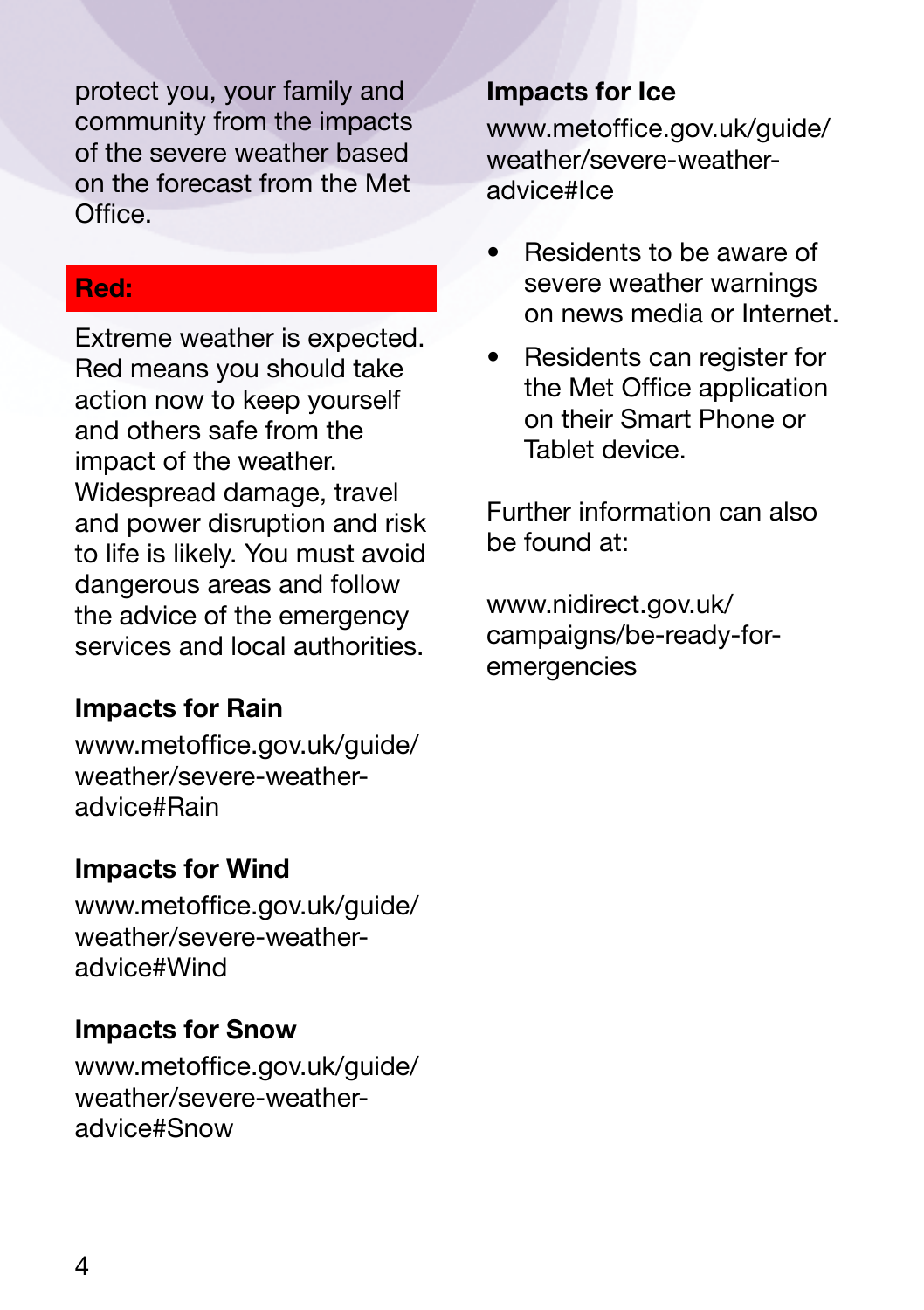# Be Ready: 2. Snow and Ice

### **Keeping Safe and Warm**

Here are some tips for keeping safe and warm:

- If you can't heat all your rooms, make sure you keep your living room warm throughout the day and heat your bedroom before going to bed.
- A balanced diet will help keep you warm and healthy in the winter. Make sure you and your family eats at least one hot meal a day.
- Wearing the right kind of clothes can help keep you much warmer. Layers are best, t-shirts and under clothes to keep the base of your back warm will heat you from the core.
- If you are out walking make sure someone knows your route and when you should be expected at your destination. This is especially important if you are walking home alone.
- Staving active is good for your health. If the weather prevents you from getting outside, stay active indoors – catch up on all the household tasks you've been putting off!

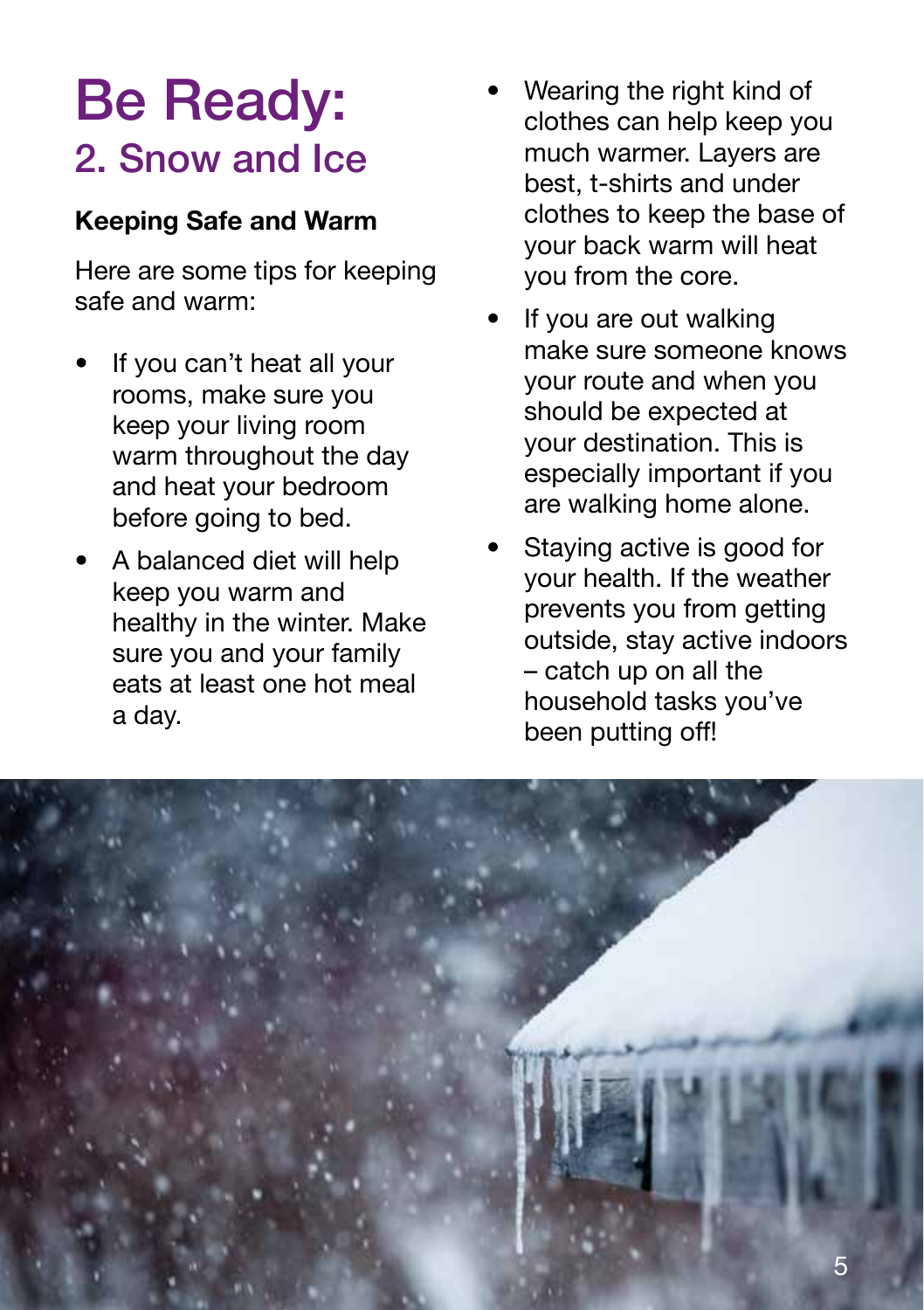- Talk especially if you've been stuck in the house for a few days. Lift the phone and call friends and family for a chat.
- If you have elderly relatives or neighbours who might need help, please check up on them.

### **Power cuts and loss of other utilities**

Power cuts and loss of other utilities including gas, water and telephones can happen during the winter, just when we need them the most. While utility companies in Northern Ireland have well tested plans in place to deal with all kinds of events, there are steps you can take now that will help you cope with any loss of utilities in future:

• A battery powered radio will help you stay in touch with the news following a power failure. Keep mobile phones and lap top computers fully charged, so you will have use of battery power for a short time at least if there is a power cut.

- A non-mains powered landline telephone will help you stay in touch during any disruptions to your power supply.
- Make a list of all the telephone numbers you might need, and keep them handy. Here are a few to get you started.
- If you smell gas, contact the 24hr NI Gas Emergency Service immediately on 0800 002 001
- Northern Ireland Electricity Networks: 03457 643643
- Northern Ireland Water: 03457 440088
- In an emergency always dial 999.

### **Clearing driveways or pavement outside your house**

Have a shovel and grit to hand to keep any important path ways clear. Being a good neighbour and clearing paths of ice and snow is the kind of practical step that most of us can take during cold weather. In fact, a helping hand with this can make all the difference for people who may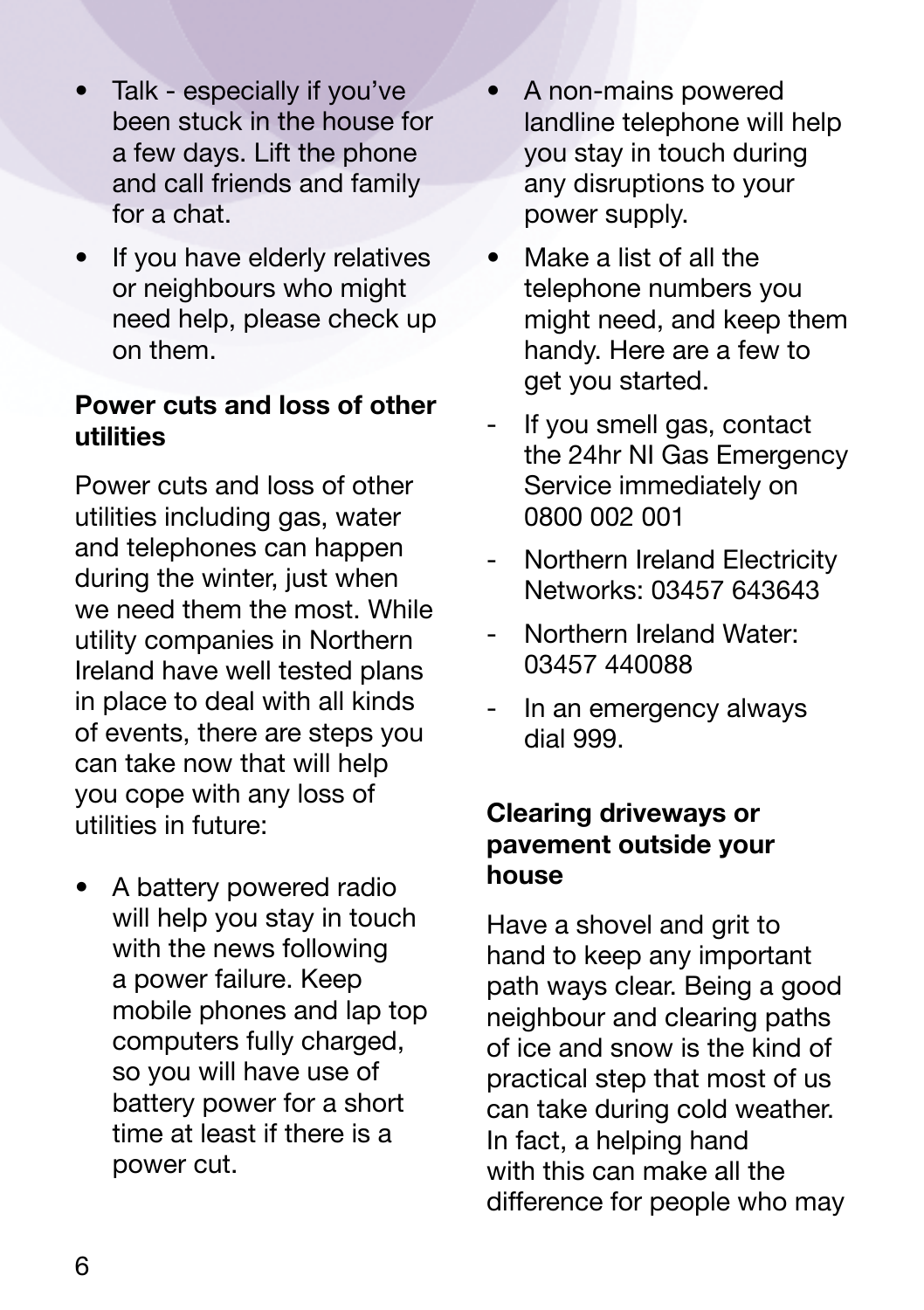be unable to clear their own paths, or who need to use local paths to access services.

It's much easier to clear fresh snow, so make a start before people squash it down if you can.

Shovelling snow can be strenuous work and you should ensure that you are able, fit and well and take regular breaks.

There is no law preventing you from clearing snow and ice on the pavement outside or on paths to your house (or any other building you are responsible for):

Provided you are careful. use common sense and don't do anything which would be likely to cause harm or distress to others, it is highly unlikely that you will be found responsible for any accidents. In fact, it's prudent to make sure your own property is safe for other people to use it. Users of areas affected by snow and ice also have responsibilities to be careful themselves.

• For everyday activities that you might do to help your neighbours, in a personal capacity, your ordinary household building or contents insurance will generally provide personal liability cover. You will need to take reasonable care, and should not take unnecessary risks. If you are in doubt, you should check your policy or ask your insurer.

### **When clearing paths you should follow this advice:**

- Do not use hot water. This will melt the snow, but could be replaced with black ice, increasing the risk of injury.
- Choose suitable clothing for the task, e.g. footwear that provides a good grip.
- Do not take unnecessary risks in the road. Traffic will find it difficult to stop quickly in icy conditions. When clearing snow and ice, wear visible clothing that helps traffic to see you.
- If shovelling snow, think about where you are going to put it, so that it does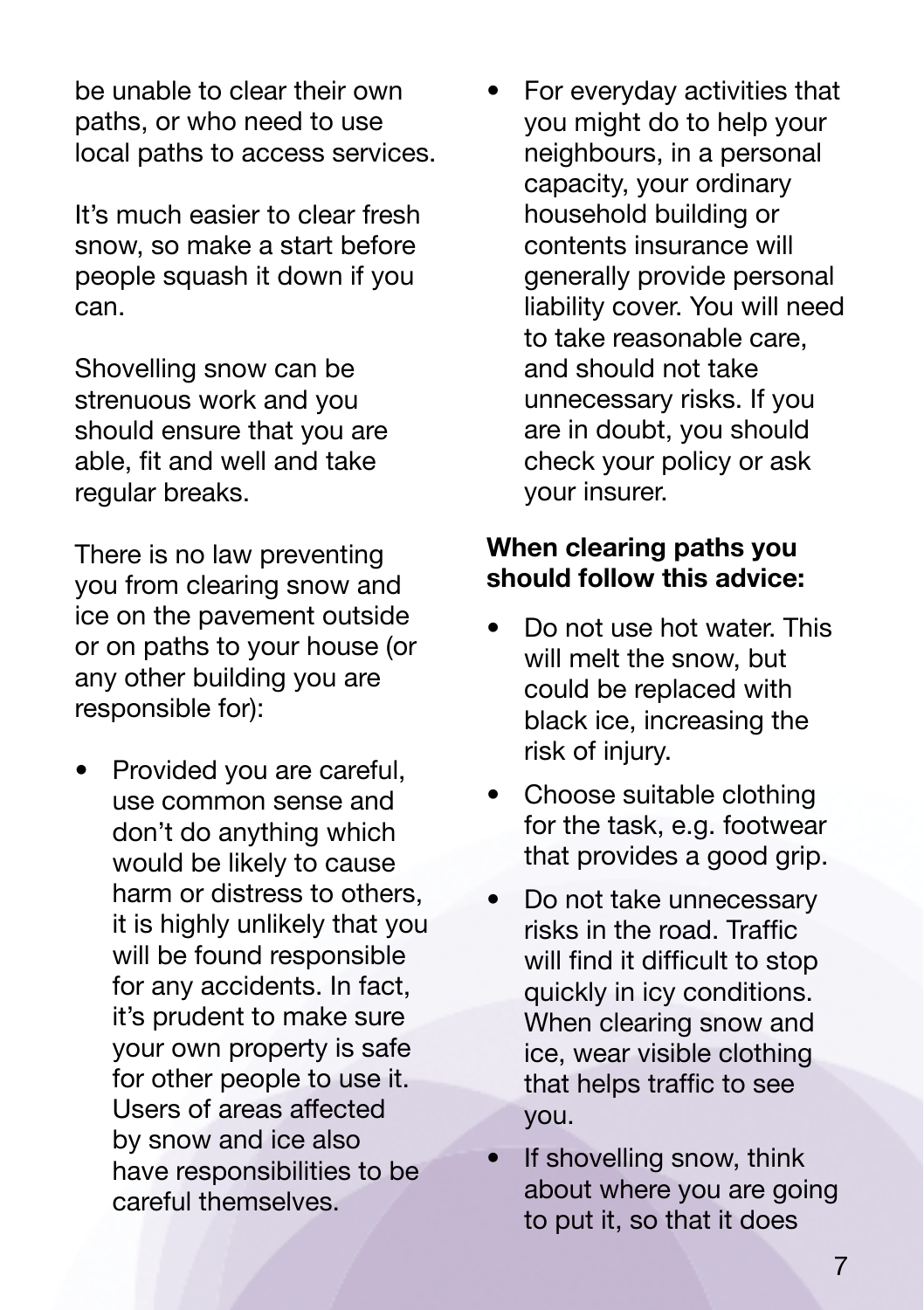not block people's paths or simply shift the problem elsewhere. Make sure it will not cause problems when it melts. Piling snow over gullies or drains may stop melting snow from draining away and allow it to refreeze.

- Clear a small path down the middle of the area to be cleared first, so you have a safe surface to walk on. You can then shovel from the centre to the sides.
- Spread some grit on the area you have cleared to prevent ice forming. If necessary, ordinary table salt or dishwasher salt will work, but avoid spreading on plants or grass.

Don't use too much; a tablespoon for each square metre cleared will be enough. It will take a little while to work.

- If there is no salt available, then a little sand or ash can be used. It will not have the same de-icing properties as salt but should offer grip under foot.
- Use the sun to your advantage. Removing the

top layer of snow will allow the sun to melt any ice beneath, but you will need to cover any ice with salt to stop refreezing overnight.

- Salt can be washed away by further snowfalls or rain and then refreeze, leaving black ice. If this happens more salt should be used soon after the rain has stopped and before temperatures reach freezing.
- Particular care and attention should be given to steps and steep slopes. Additional salt could be used in these areas to reduce the risk of slipping.
- Try to sweep up any excess grit, sand or other substances used come the thaw, to prevent these from blocking drains.

### **Dealing with the thaw**

After a period of severe winter weather, the thaw comes as a relief. But it has its own risks and challenges. You can prepare for these by taking some simple steps and keeping up to date on the current situation. Look out for: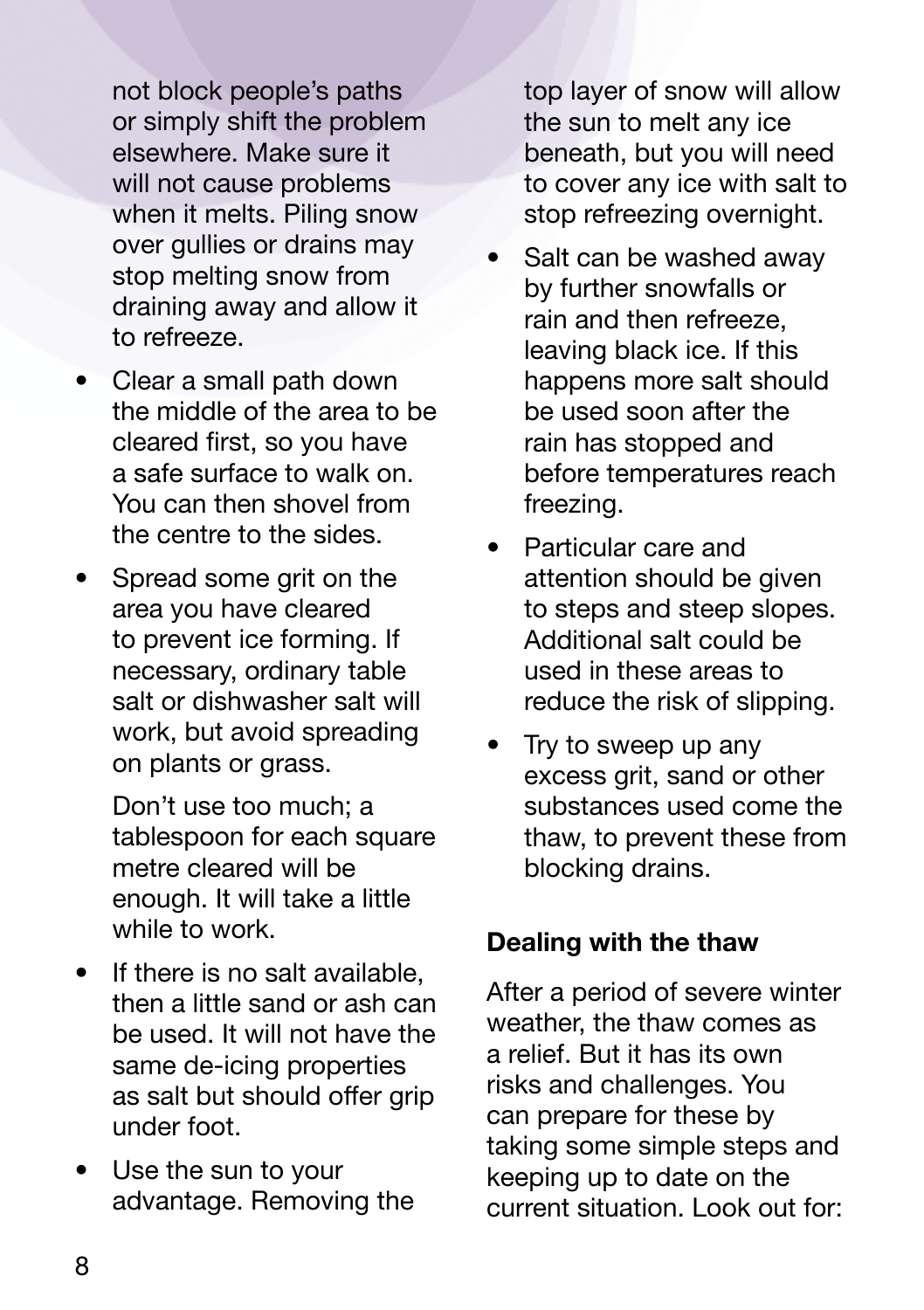• Localised flooding – Melting snow can cause localised flooding. Keep informed by tuning into local radio, TV or the internet, where public information and advice from the emergency services will be broadcast. Follow the 'Household Flood Plan' advice on flooding. In the event of flooding, call



Black ice on roads and pavements – Your stopping distance is increased ten times when driving on ice. If you can put off your journey until road conditions are better then it's a good idea to do so. If you must drive, reduce your speed and be prepared. You can also play your part by applying salt or grit to paths or pavements outside your home or business to reduce the risk of icing.

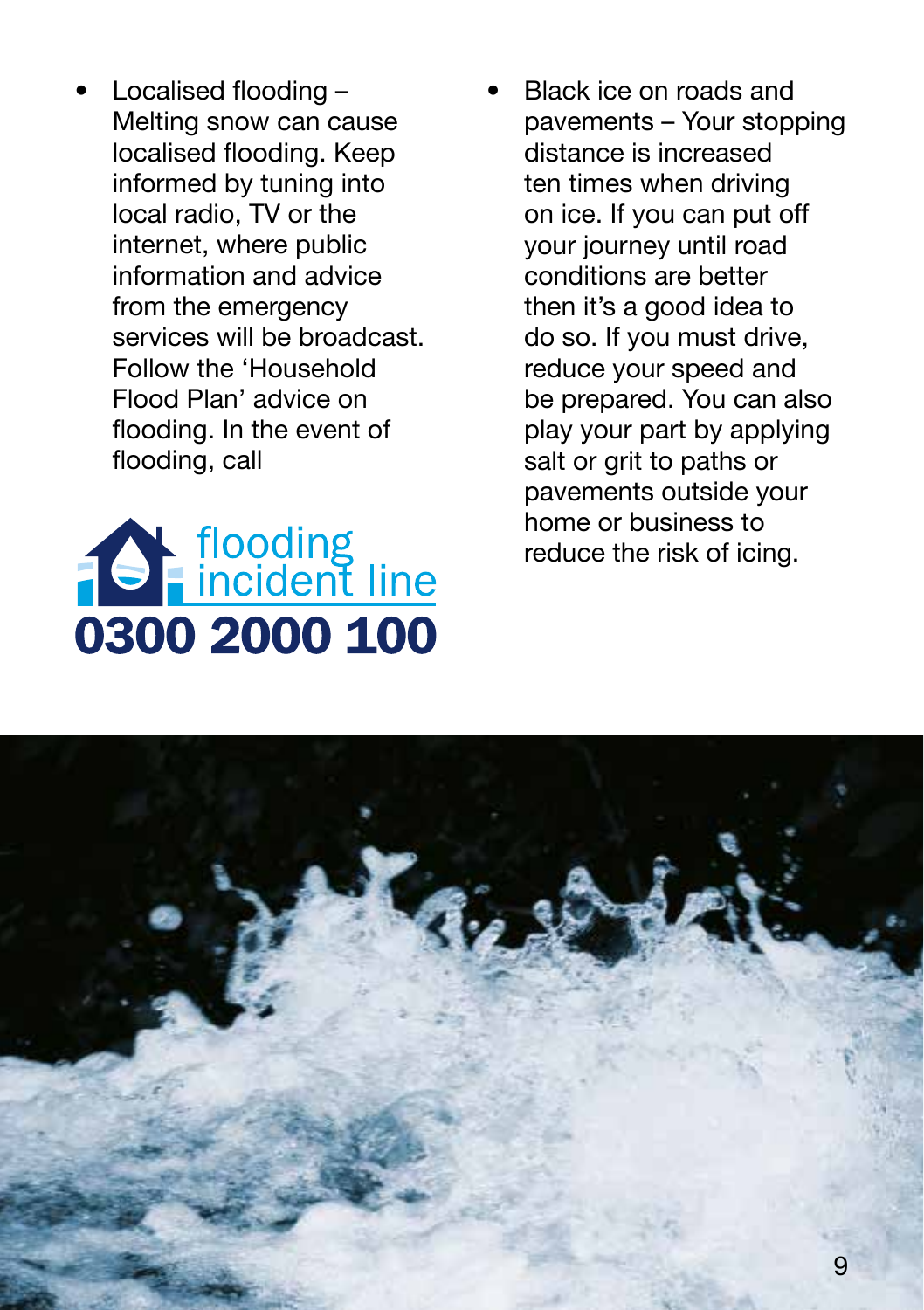• Frozen pipes – NI Water have prepared simple steps to help you beat the freeze, see:

www.niwater.com/winter-films/

www.niwater.com/sitefiles/ resources/pdf/simple-waysto-protect-your-pipes.pdf

### **Avoiding Frozen Pipes**

- Insulate water tanks and pipes in unheated areas like lofts, roof spaces, garages and outbuildings. This is also applicable to non domestic premises and holiday homes likely to be unoccupied and unheated for prolonged periods of time.
- Insulation is essential in helping to prevent water in pipes from freezing. It is also important to ensure there are no gaps in the insulation at bends, valves or fittings.
- Lagging material for pipes can be purchased in DIY/Plumbing stores. It should be noted that even with lagging, extreme weather conditions can

result in water in pipes freezing. Without lagging however the potential for this to happen is greatly increased. Follow the link to find out how to lag your pipes - **www.niwater.com**

- Fix dripping taps a small trickle of water can freeze and completely block the pipe.
- Find your internal stop tap/valve. It is usually but not always located under your kitchen sink and normally closes by turning clockwise. You may want to test it is working.
- Service your boiler regularly.
- Make sure doors and windows from unheated parts of your property are kept closed and minimise any draughts from outside.
- If you have tanks or pipes in the roof space, allow some warm air to circulate by opening the trap door.
- Leave the heating on low when you are away. Leave a key with a neighbour, friend or family member who can check the house regularly.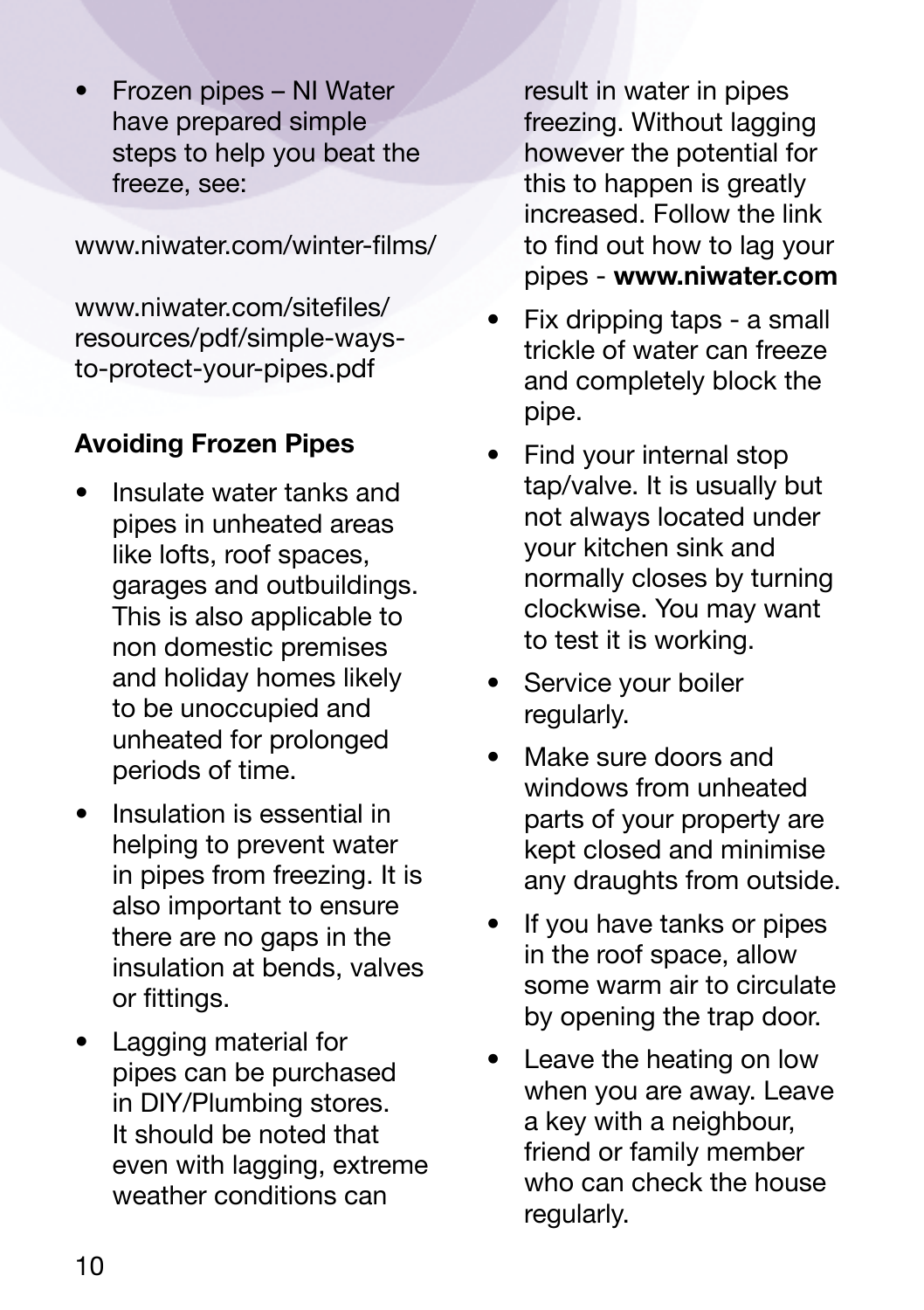- Write down the contact details of a qualified plumber.
- If a property is not in use or occupied for a prolonged period of time it is advisable to turn the water supply off at the stop tap and even consider draining down the system to lessen the possibility of burst pipes going undetected causing property damage and the waste of water.
- Make sure you know where to locate the stop valve which controls the water supply entering your home.

### **Dealing with Frozen Pipes**

- Turn off the water supply at the stop tap/valve.
- Thaw along the pipe, starting from the end nearest the tap.
- Don't use a blow lamp or naked flame.
- Put hot water bottles or a thick cloth soaked in hot water over the frozen pipe or use a hair dryer at its lowest setting to thaw pipes. Be careful not to warm them too quickly.
- Don't leave taps dripping or running. The water may not flush down the plug hole if the pipes below are frozen.

![](_page_10_Picture_9.jpeg)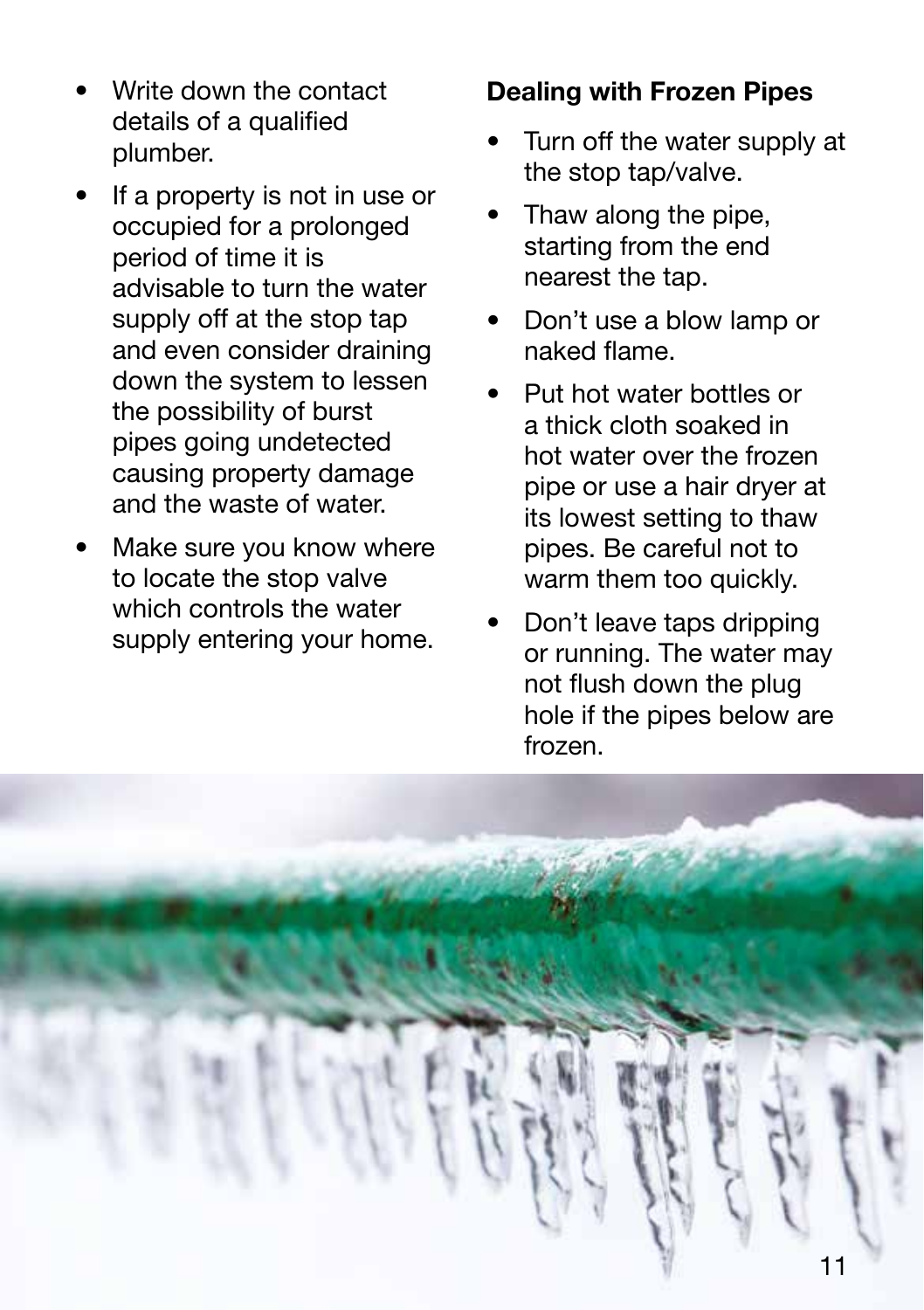### **If a Pipe Bursts:**

- Turn off the stop tap/valve.
- Try to block escaping water with thick cloth like towels.
- Turn on all taps to reduce flooding.
- If a pipe has burst in your property you can make a temporary repair using putty or a repair clamp, which can be bought from most DIY outlets. However, any temporary repair needs to be replaced as soon as possible, call a qualified plumber. NI Water recommends you use an Approved Plumbing Contractor; refer to **www. needaplumber.org** or by telephoning the Scottish and Northern Ireland Plumbing Employers Federation (SNIPEF) during normal office hours on 0131 556 0600.
- Don't forget to turn off taps once the problem is fixed to avoid further flooding.
- If you have checked the pipes on your property and they are not burst or frozen, and you still have no water supply, contact NI Water on 03457 440088.

### **Blocked drains**

Drains can be blocked by excess grit, leaves and other debris. Where this happens there is a risk that the blocked drains could cause localised flooding. If you see a blocked drain, help everyone in your area by reporting it to DfI Roads:

www.nidirect.gov.uk/articles/ drains-gullies-and-sewers

### **Thawing ice on frozen ponds, lakes, canals and rivers**

Even in severe cold weather, do not assume that ice will take your weight. You have no way of knowing how safe it is. The only safe course of action is to stay off. Frozen waterways can be a particular temptation for young children and animals - keep your dog on leash, and ensure young children are supervised.

### **Falling icicles and snow on guttering and roofs**

If your property has large amounts of overhanging snow or large icicles, try to make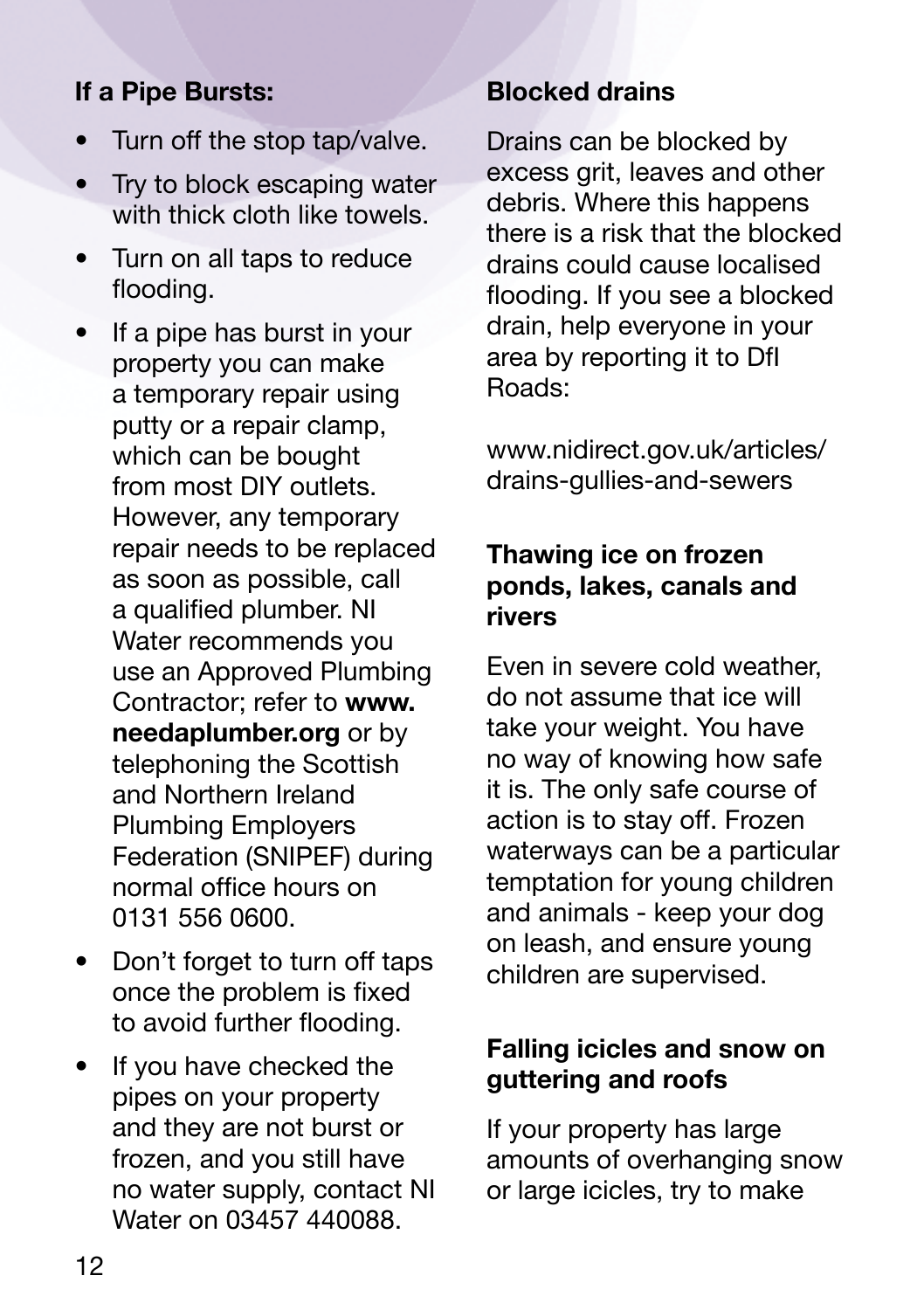anyone entering it aware of the risk (a simple note on your door may do the job). If you are confident that it is safe to do so, you should try to remove overhanging icicles that pose a threat on your own property – but ladders should not be used in icy conditions, nor should you hang out of windows to reach roof areas. It is important to let children know of the risks of falling icicles – and of the danger of throwing snow or any other objects onto (or at) icicles or snowy roofs.

### **Looking after your pets**

Taking care of animals may become more challenging in cold weather. The USPCA has published winter advice for animal owners. Tips on taking care of family pets:

- Don't leave your dog or cat outdoors in freezing temperatures for long. Make sure they have a warm place to sleep, away from draughts.
- After a walk in snowy, icy or wet conditions, dry your pet off as quickly as possible and ensure it is

kept warm. Some dogs will need a properly fitting dog coat in cold weather.

- Take care of vourself when walking your dog in icy conditions, as a dog pulling on the lead can cause you to lose your balance.
- Never leave your cat or dog alone in a car during cold weather.

www.uspca.co.uk/uspcawinter-health-tips-for-yourpets/

The first and most important thing to do is to check local and national **weather forecasts** and keep up - to - date with the latest **Met Office warnings**.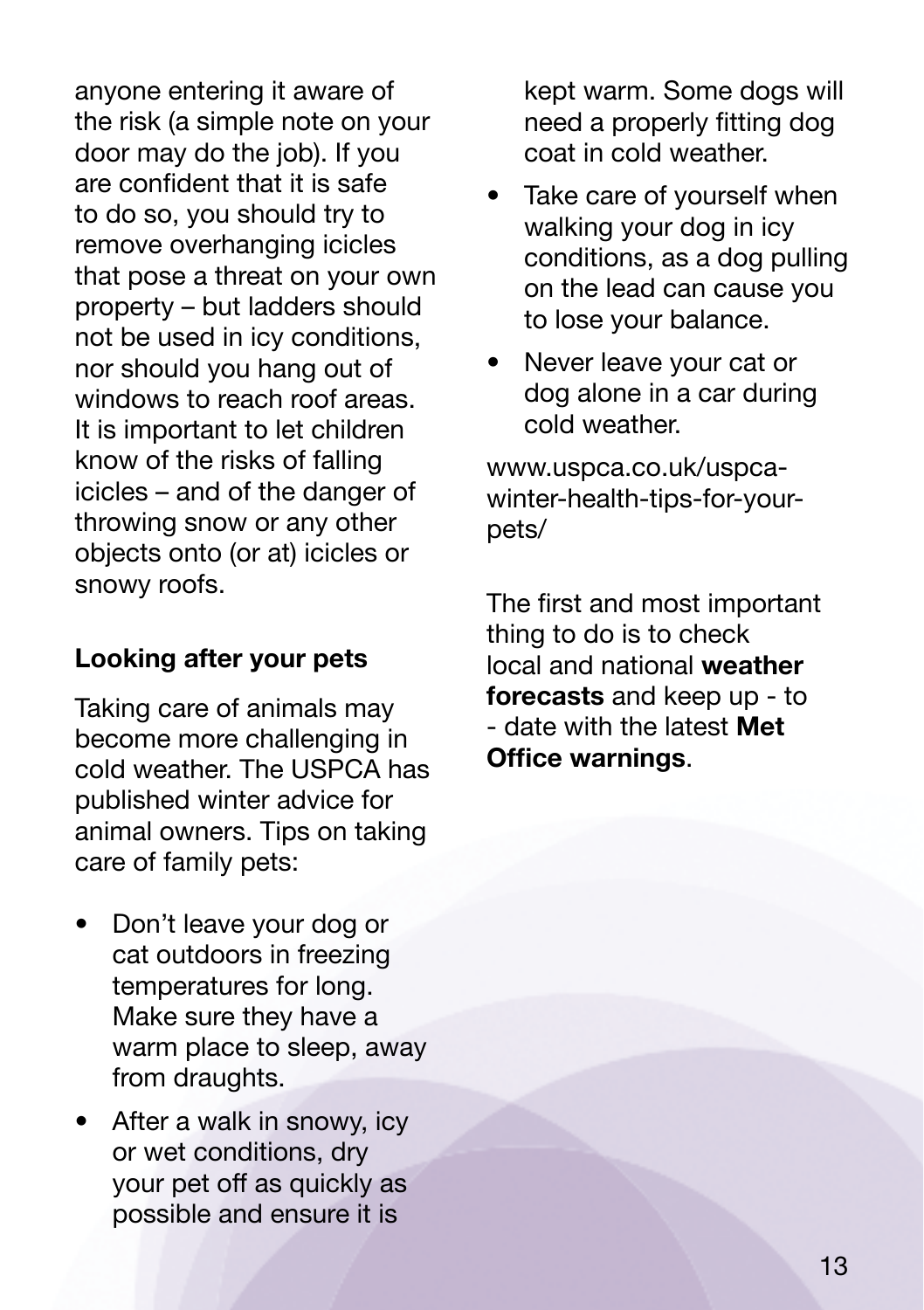# Be Ready: 3. Strong Winds

### **Before a storm**

- Keep your property in a well maintained condition e.g. replace/repair any loose roof tiles, guttering, etc that could potentially come loose and cause injury or damage to property.
- Secure loose objects such as ladders, garden furniture, wheelie bins, trampolines or anything else that could be blown around.
- Close and securely fasten doors and windows.
- Park vehicles in a garage or keep them clear of buildings, trees, walls and fences.
- Ensure you are prepared should there be a power cut.

### **During a storm**

- Stay indoors as much as possible.
- If you do go out, try not to walk or shelter close to buildings and trees.
- Do not go outside to repair damage while the storm is in progress.
- Do not drive unless your journey is really necessary.

### **After A Storm**

- Be careful not to touch any electrical/telephone cables that have been blown down or are still hanging.
- Do not walk too close to walls, buildings and trees as they could have been weakened.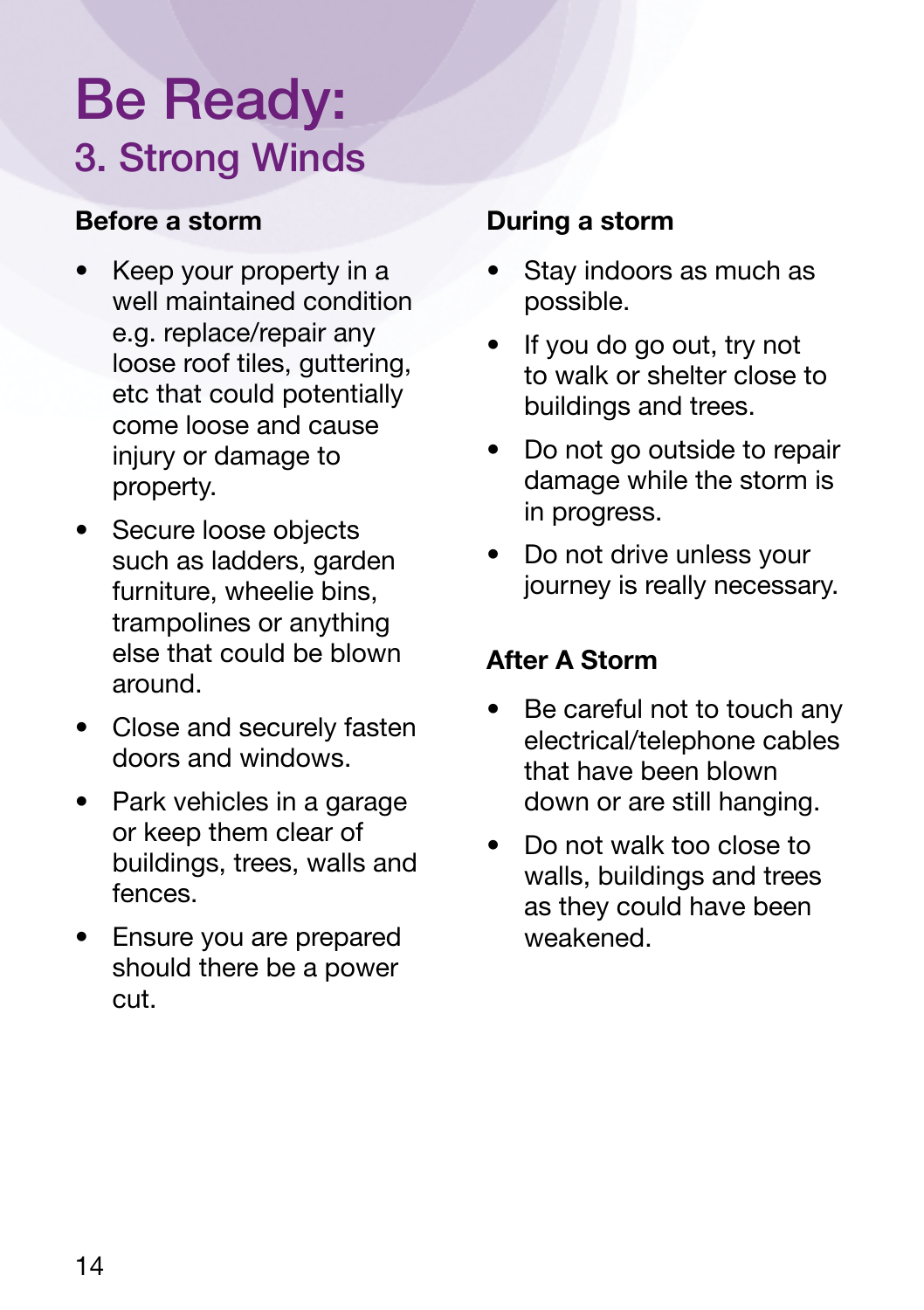### **LOSS OF UTILITIES**

### **Be prepared - Top tips**

- Having a well-stocked Household Emergency Life-saving Pack at home will help until things get back to normal. This includes things like a battery operated or windup torch and a battery powered or wind-up radio.
- Keep mobile phones, laptops or tablets fully charged – so you will have use of battery power for a short time at least if there is a power cut.
- A non-mains powered landline telephone will help you stay in touch during any disruptions to your power supply.
- Have the telephone numbers you might need to hand.
- Get your friends and family thinking ahead and learn the steps that can be taken to be prepared.

![](_page_14_Picture_7.jpeg)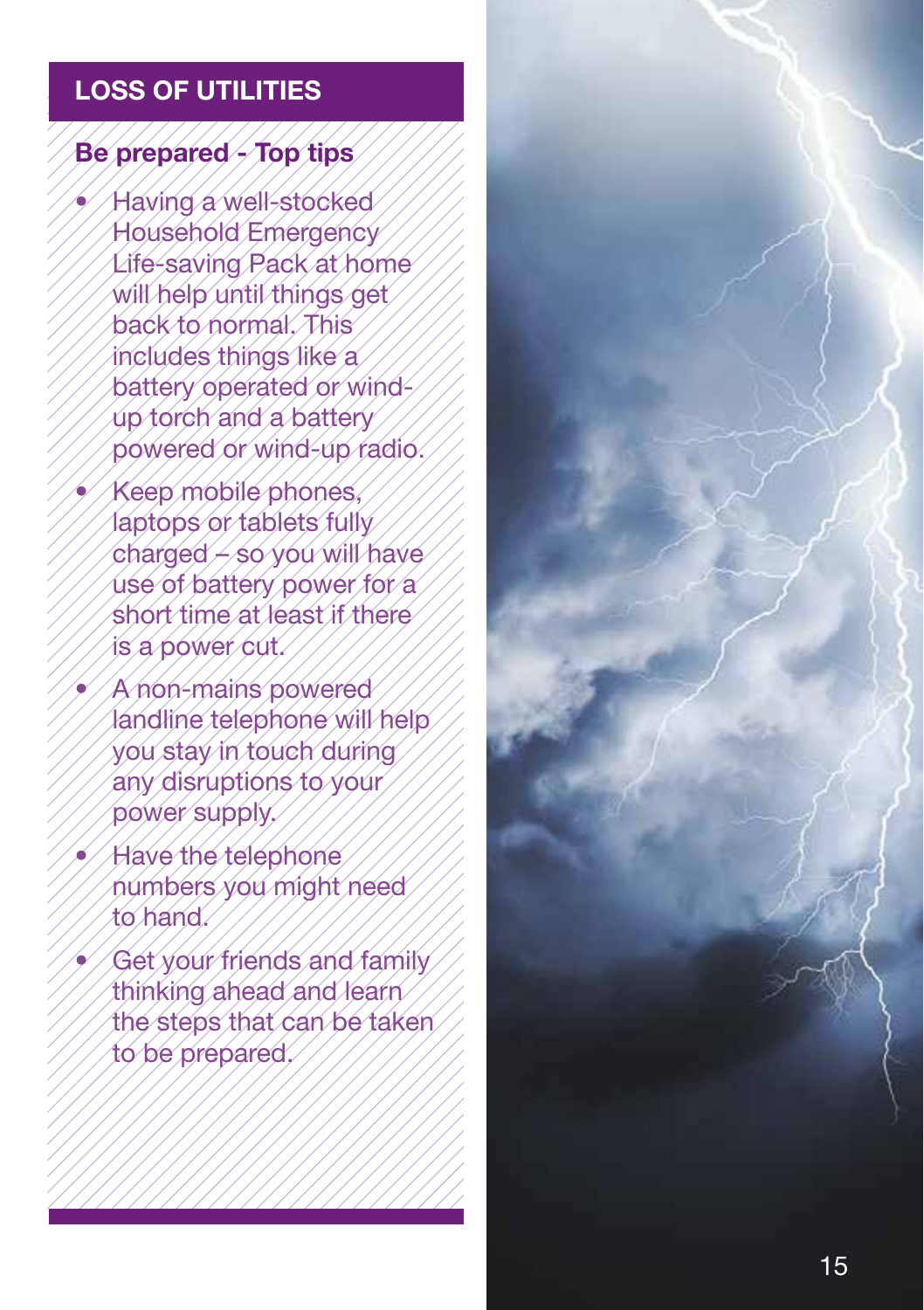# Be Ready: 4. Rain / Flooding

Flooding can happen at any time of the year, affecting your home, travel and work life. Flooding in your home is extremely distressing and upsetting. Unfortunately not all flooding is preventable. It is important to be prepared as flooding can happen very quickly even in places where it has never flooded before.

A further booklet specifically designed to assist homeowner on things to do before, during and after flooding, this booklet is titled 'Household Flood Plan'.

### **Be Ready:**

### **TRAVEL**

- Check the weather conditions before you set off and think about how severe weather can impact on you.
- Consider whether you need to travel right now, or if you can wait until the weather improves.

![](_page_15_Picture_8.jpeg)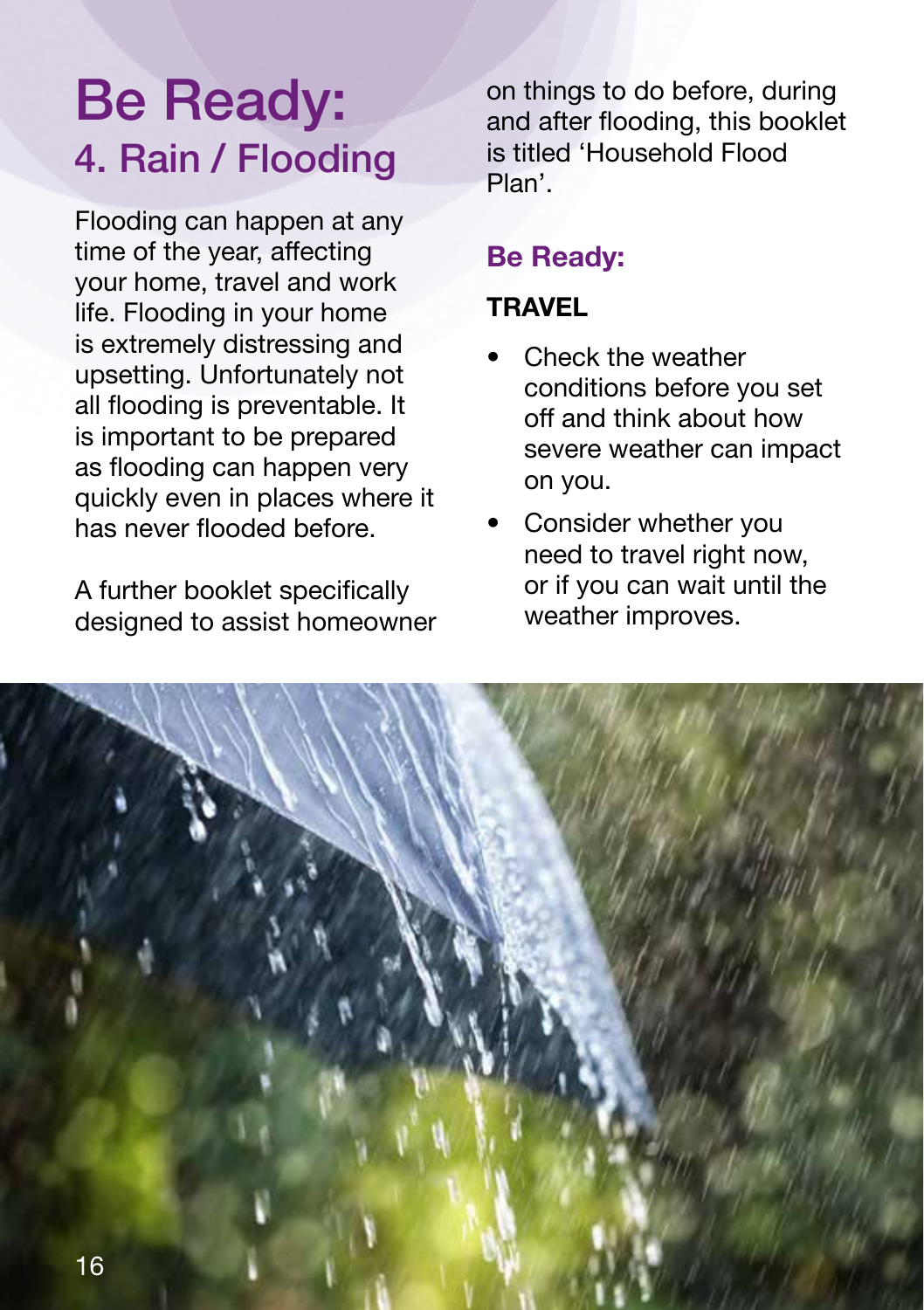- If you're making a journey and bad weather is forecast, make a travel plan.
- There are also some everyday things you could put in your vehicle, (see later in booklet), that will stand you in good stead at any time of the year.
- Consider public transport as an alternative.
- Check to see if there is a better route.
- Make sure your car is ready for a journey.
- Tell someone where you're going and what time you expect to be there or back.
- Allow extra time for your journey.
- Fully charge your mobile phone and take a charger with you.
- Make sure you have appropriate clothing, equipment and food.
- In winter, think about getting winter tyres.

• For real-time journey information, listen to radio reports or visit the DfI website / twitter feed.

www.trafficwatchni.com/home

www.twitter.com/ TrafficwatchNI

• For public transport information, check the Translink website / twitter feed.

www.journeycheck.com/ nirailways/

www.twitter.com/translink\_ ni?lang=en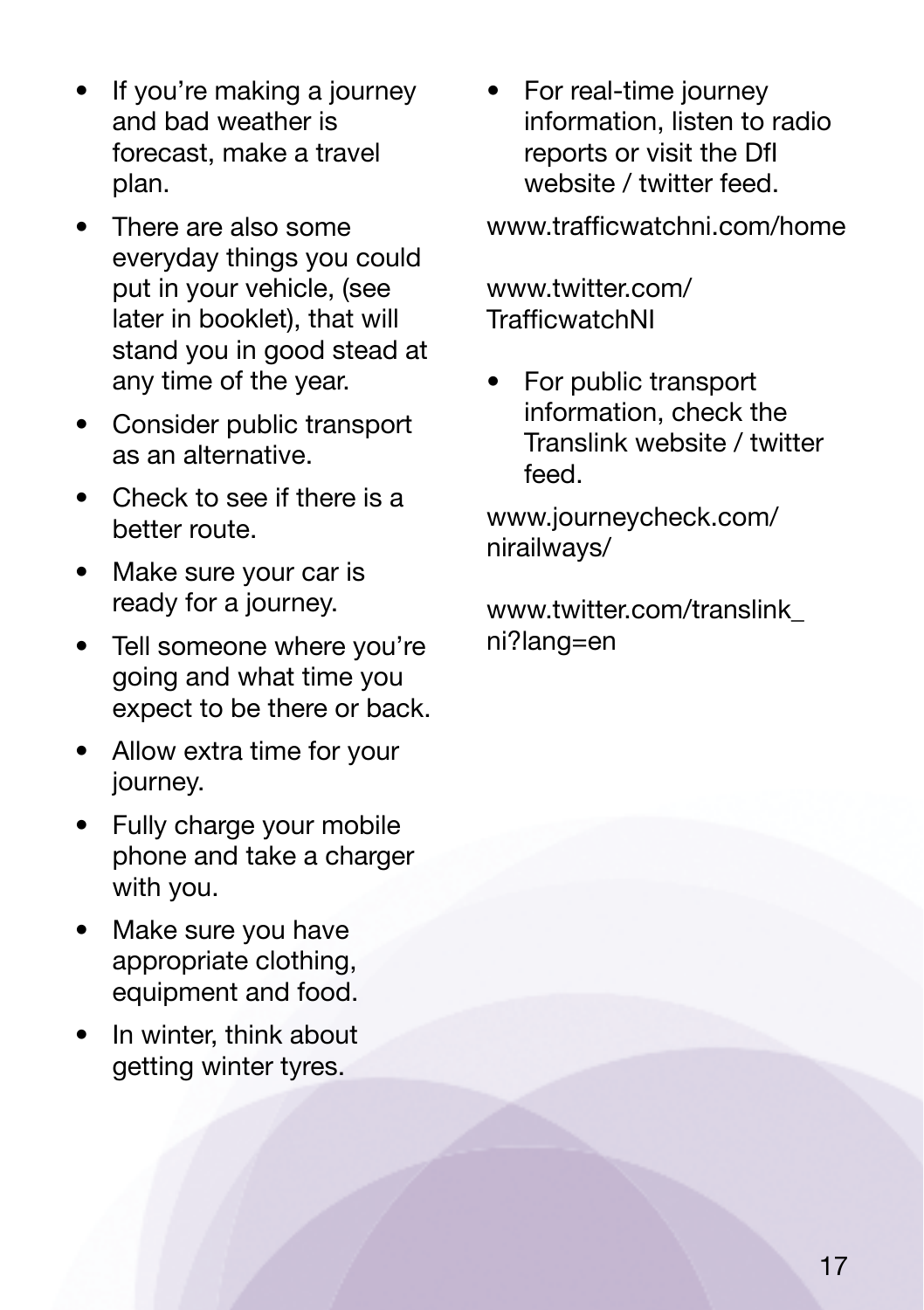### Be Ready: 5. Special Requirements

If you or someone in your home is dependent on a water supply or electrical equipment for daily care then you can sign up to a Care Register.

The facility is offered by both Northern Ireland Electricity (NIE) and Northern Ireland Water (NI Water).

In the event of a cut in supply, having someone on the register means that contact details are prioritised by the relevant service supplier.

They will also contact you in advance of any planned outages advising of the planned length of time that you may be affected in supply in order to allow you sufficient time to make alternative arrangements.

This service is of particular benefit for individuals who rely on medical equipment such as oxygen concentrators, home dialysis machines and vital signs monitoring equipment.

For further information on how to register, and details of which services are offered by which company, please contact the service provider directly.

Contact details are provided below:

### Northern Ireland Electricity critical care register

NIE Networks, Critical Care Register FREEPOST NATHN475 Danesfort, 120 Malone Road, Belfast, BT95BR Tel: 03457 643643 www.nienetworks.co.uk/helpadvice/Critical-care-register

#### Northern Ireland Water customer care register

PO BOX 1026, Belfast, BT1 9DJ Tel: 03457 440088 Text Relay Service: 03457 440088 E-mail: waterline@niwater.com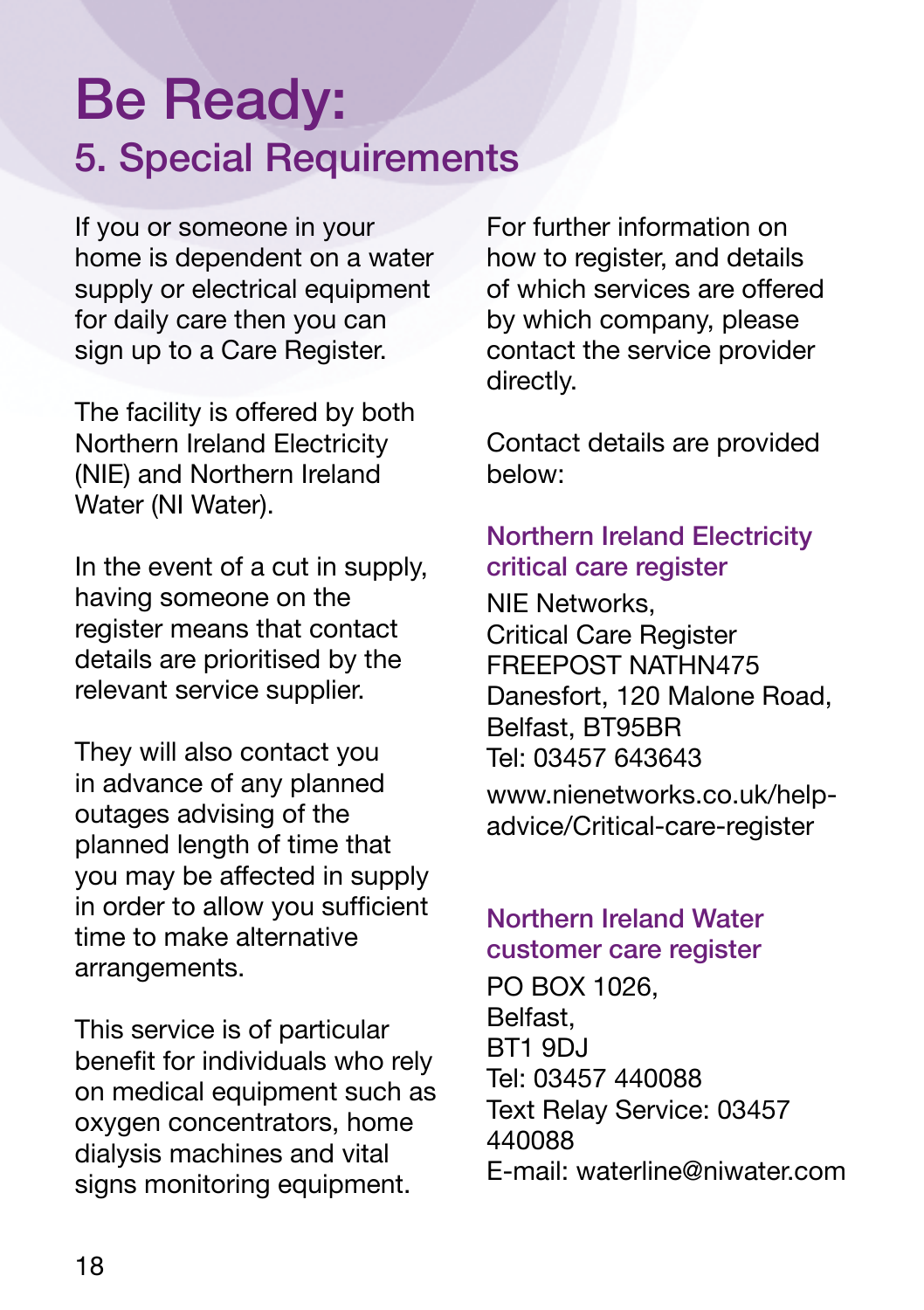### **Important emergency contact numbers**

### **EMERGENCY SERVICES:**

999 or 112

### **Northern Ireland Electricity Networks:**

03457 643643

### **NI Gas Emergency Service:** 0800 002 001

### **Northern Ireland Water:**

Waterline: 03457 440088

### **Flooding Incident Line:**

0300 2000 100

### **Housing Executive:** 03448 920 901

### **Emergency travel kit**

**For peace of mind always carry an emergency kit in your vehicle. Your emergency kit should include:**

- ✓ A first aid kit
- Battery jump leads
- **A torch and spare** batteries
- ✓ A map for unplanned diversions
- ✓ A blanket
- A reflective warning sign

### **In winter you should also take:**

- An ice scraper and de-icer
- ✓ A shovel for snow
- ✓ Warm clothes, boots and a blanket
- ✓ Some food and a warm drink in a flask